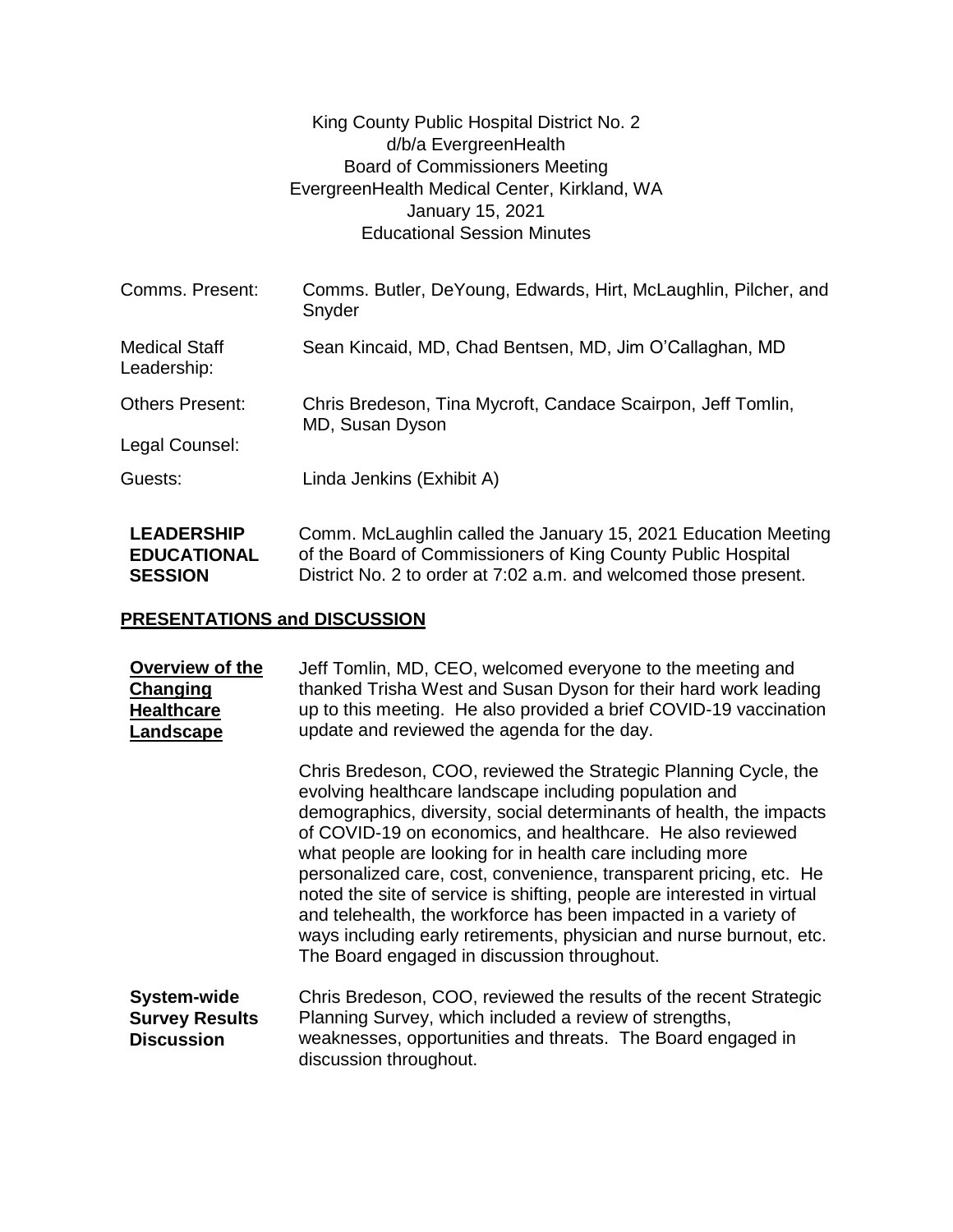- **Long-Term Plans** Dr. Tomlin welcomed our guests Diane Hansen, Michael Bogert, and Cacey Black of Palomar Health in California. The team provided an overview of Palomar, including their challenges and accomplishments of being a public hospital district. Throughout the presentation, the presenters engaged in dialogue and answered questions from the Board. The Board thanked the team for taking the time to meet with us and share their experience.
- **Board Strategic Direction** The Board discussed the future healthcare market on the Eastside, a longer strategic planning horizon, projections and scenarios, coupled with our traditional 3-year planning cycle. The Board engaged in discussion throughout.

The Board thanked the presenters for an excellent meeting.

**Adjourn** The January 15, 2021 Meeting of the Board of Commissioners for King County Public Hospital District No. 2 was adjourned at 12:05 p.m.

ATTEST:

Virgil Snyder, Commissioner/Secretary Feb 17, 2021 5:39 PM PST